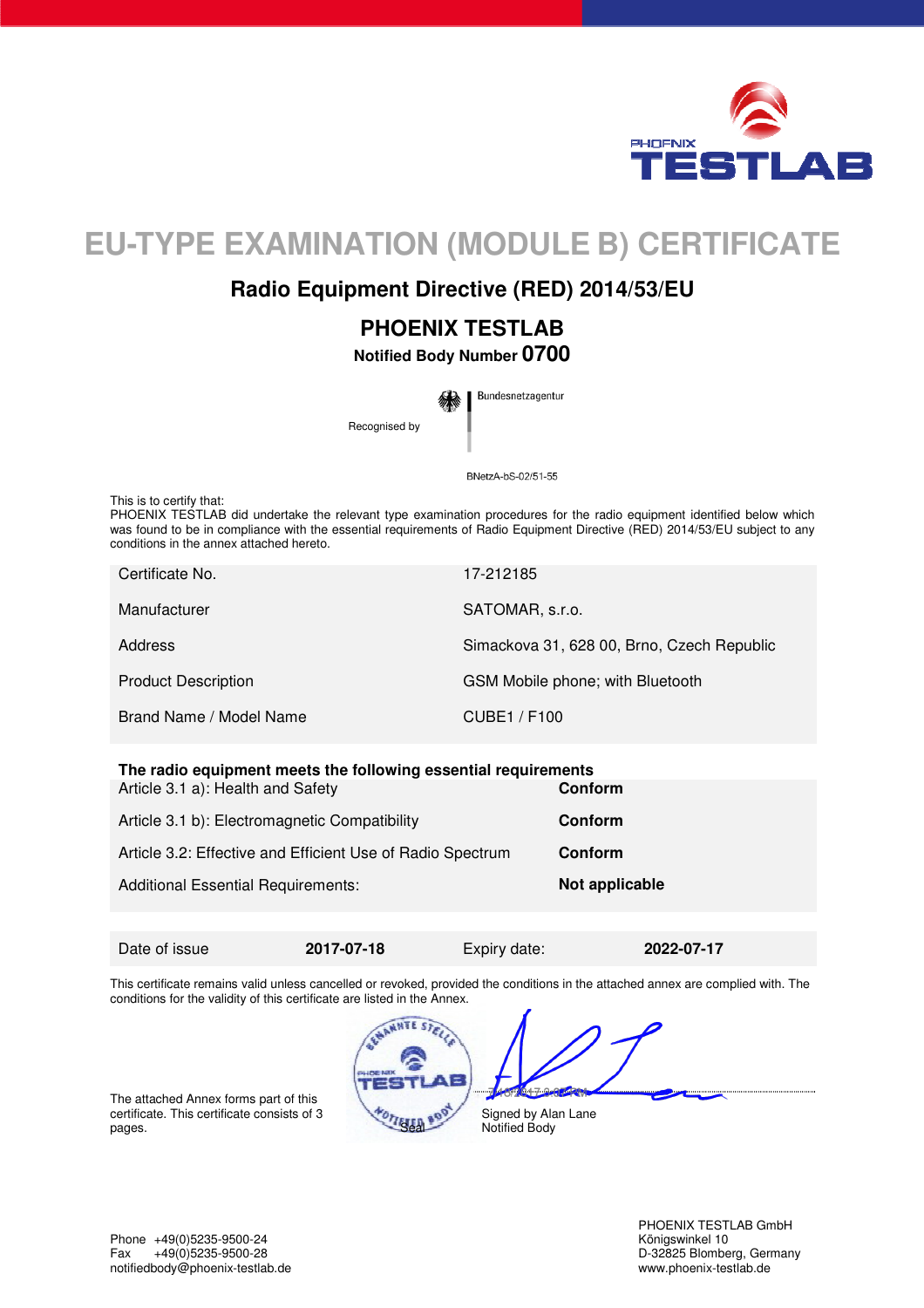#### **Annex**

| GSM 900 / DCS 1800 MHz<br>Bluetooth: 2402 - 2480 MHz |
|------------------------------------------------------|
| Max. 2W / Max. 1W<br>Bluetooth:5.6 dBm EIRP          |
| D <sub>12</sub> -MB-V <sub>1.2</sub>                 |
| D12 V0 01 20170518                                   |
|                                                      |

#### **System Components**

-- --

| <b>Optional Components</b> |                                                              |
|----------------------------|--------------------------------------------------------------|
| <b>USB Cable</b>           | 1m, Jinghong                                                 |
| <b>Charging Station</b>    | WO21, DC 5V 0.5A, Wotronics Technology Limited               |
| Charger                    | TC-G90, DC 5V 0.5A, Z.T.S International Industrial Co., Ltd. |
| Battery                    | SKS BL-4C, 3.7V 800mAh, Shenzhen Season Energy Co., Ltd      |

#### **Approval documentation**

| External / Internal Photos                                    | Provided, 4 pages / 7 pages                                                              |
|---------------------------------------------------------------|------------------------------------------------------------------------------------------|
| User Manual                                                   | Instruction Manual, 16 pages                                                             |
| <b>Block Diagram</b>                                          | Provided, 1 page                                                                         |
| Circuit Diagram                                               | Provided, 7 pages                                                                        |
| <b>Operational Description</b>                                | Provided, 1 page                                                                         |
| PCB Layout / Parts Placement                                  | Provided, 7 pages                                                                        |
| Parts List                                                    | Provided, 3 pages                                                                        |
| EU Declaration of Conformity                                  | Provided, 2 pages, July 11, 2017                                                         |
| Explanation of compliance<br>Article 10(2) and Article 10(10) | Provided in the user manual                                                              |
| <b>Further Documents</b>                                      | Risk Assessment, 4 pages, July 11, 2017.<br>Authorization Letter, 2 pages, July 11, 2017 |